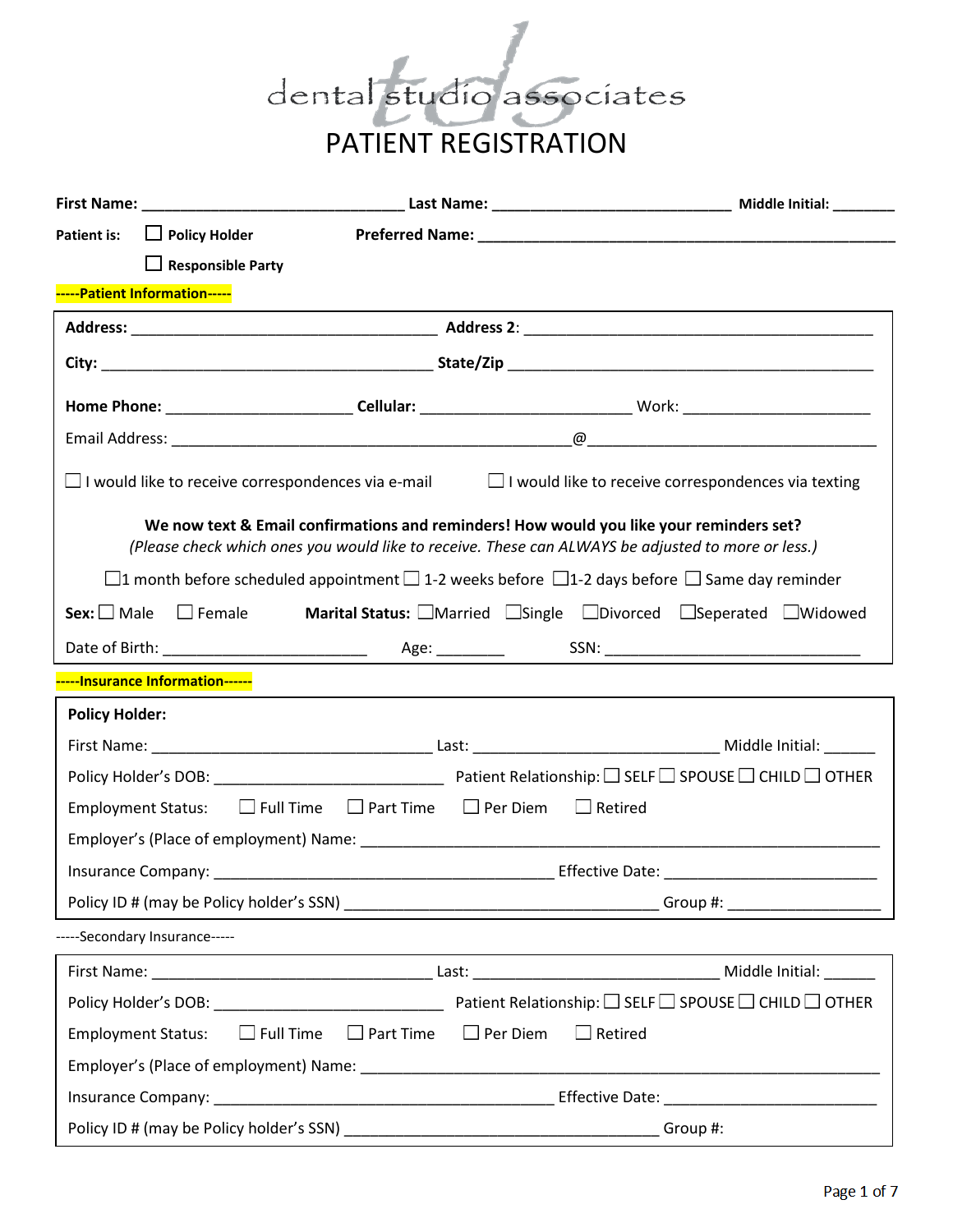# **DETAILED MEDICAL HISTORY**

| Patient's Name: Names                                                                                                                               |                                                                                                               | DOB:             |  |
|-----------------------------------------------------------------------------------------------------------------------------------------------------|---------------------------------------------------------------------------------------------------------------|------------------|--|
| Although dental personnel primarily treat the area in and around your mouth, your mouth is a drastic part of your entire body. Health problems that |                                                                                                               |                  |  |
| you may have, or medication that you may be taking, could have an important interrelationship with the dentistry you will receive. Thank you for    |                                                                                                               |                  |  |
| taking the time to answer the following questions.                                                                                                  |                                                                                                               |                  |  |
| Are you under a physician's care now?                                                                                                               | $OYES$ NO                                                                                                     |                  |  |
| Have you ever been hospitalized or had a major operation? $\bigcirc$ yes $\bigcirc$ no                                                              |                                                                                                               |                  |  |
| Have you ever had a serious head or neck injury?                                                                                                    | OYES ONO                                                                                                      |                  |  |
| $OYES$ No<br>Are you taking any medication, pills or drugs?                                                                                         |                                                                                                               |                  |  |
| Do you take, or have you taken, Phen-Fen or Redux?                                                                                                  | $O$ YES $O$ NO                                                                                                |                  |  |
| Have you ever taken Fosamax, Boniva, Actonel? Or any                                                                                                | $OYES$ No                                                                                                     |                  |  |
| other medication containing bisphosphates?                                                                                                          | OYES ONO                                                                                                      |                  |  |
| Are you on a special diet?                                                                                                                          | $O$ YES $O$ NO                                                                                                |                  |  |
| Do you use tobacco?                                                                                                                                 | $O$ yes $O$ no                                                                                                |                  |  |
| Do you use controlled substances?                                                                                                                   |                                                                                                               |                  |  |
| Women: Are you                                                                                                                                      |                                                                                                               |                  |  |
| Pregnant/Trying to get pregnant?                                                                                                                    | Nursing?<br>Taking oral Contraceptives?                                                                       |                  |  |
|                                                                                                                                                     |                                                                                                               |                  |  |
| Are you allergic to any of the following?                                                                                                           |                                                                                                               |                  |  |
| $\bigcup$ Penicillin<br>Aspirin                                                                                                                     | Codeine<br>Acrylic<br>Metal<br>Latex                                                                          | Sulfa Drugs      |  |
| <b>Local Anesthetics</b>                                                                                                                            | Other?                                                                                                        |                  |  |
| Do you have, or have you ever had, any of the following?                                                                                            |                                                                                                               |                  |  |
| AIDS/HIV Positive<br>OYES ONO cortisone Medicine                                                                                                    | Hemophilia<br>○YES ONO Radiation Treatment<br>OYESONO                                                         | $Q$ yes $Q$ no   |  |
| Alzheimer's Disease OYESONO Diabetes                                                                                                                | OYES ONO Recent Weight Loss<br><b>Hepatitis A</b><br>$O$ YES $O$ NO                                           | OYES ONO         |  |
| ○YES ONO Drug Addiction<br>Anaphylaxis                                                                                                              | Hepatitis B or ○YES○NO Renal Dialysis<br>$O$ YES $O$ NO                                                       | $O$ YES $O$ NO   |  |
| OYES ONO Easily Winded<br>Anemia                                                                                                                    | ○YES ONO Rheumatic Fever<br>Herpes<br>$O$ YES $O$ NO                                                          | OYES ONO         |  |
| $Q$ YES $Q$ NO Emphysema<br>Angina                                                                                                                  | High Blood Pres OYES ONO Rheumatism<br>OYES ONO                                                               | $O$ YES $O$ NO   |  |
| $Q$ YES $Q$ NO Epilepsy Seizures<br>Arthritis   Gout                                                                                                | High Choleste OYES ONO Scarlet Fever<br>O <sub>YES</sub>                                                      | $Q$ YES $Q$ NO   |  |
| ○YES ONO Excessive Bleeding<br><b>Artificial Heart Valve</b>                                                                                        | OYESONO                                                                                                       | OYES ONO         |  |
| OYES ONO Excessive Thirst<br>Artificial Joint                                                                                                       | Hypoglycemia OYES ONO Sickle Cell Disease<br>$O$ YES $O$ NO                                                   | $O$ YES $O$ NO   |  |
| Asthma                                                                                                                                              | Irregular Heartbeat $O$ YES $O$ NO Sinus Trouble<br>$O$ YES $O$ NO Fainting spells   Dizziness $O$ YES $O$ NO | $O$ YES $O$ NO   |  |
| $O$ YESONO Frequent Cough<br><b>Blood Disease</b>                                                                                                   | Kidney Proble OYES ONO Spina Bifida<br>$O$ YES $O$ NO                                                         | $O$ YES $O$ NO   |  |
| OYES ONO Frequent Diarrhea<br><b>Blood Transfusion</b>                                                                                              | $OYES$ O <sub>NO</sub><br>Leukemia<br>○YES ONO Stomach   Intestinal Disease                                   | OYES ONO         |  |
| Breathing Problems OYESONO Frequent HeadachesOYESONO                                                                                                | Liver Diseases OYES ONO Stroke                                                                                | $Q$ yes $Q$ no   |  |
| ○YES ONO Genital Herpes<br><b>Bruise Easily</b>                                                                                                     | Low Blood Pre $O$ YES $O$ No Swelling of Limbs<br>$O$ YES $O$ NO                                              | $O$ YES $O$ NO   |  |
| OYES ONO Glaucoma<br>Cancer                                                                                                                         | Lung Disease $O$ YES $O$ NO Thyroid Disease<br>$O$ YES $O$ NO                                                 | $O$ YES $O$ NO   |  |
| $Q$ YES $Q$ NO Hay Fever<br>Chemotherapy                                                                                                            | Mitral Valve Pr(OYESONO Tonsillitis<br>$O$ YES $O$ NO                                                         | $O$ YES $O$ NO   |  |
| OYES ONO Heart Attack   Failure<br><b>Chest Pains</b>                                                                                               | OYESONO<br>Osteoporosis OYES ONO Tuberculosis                                                                 | $Q$ YES $Q$ NO   |  |
| Cold Sores   Fever Blisters OYES ONO   Heart Murmur                                                                                                 | Pain in Jaw Joi $O$ YES $O$ No Tumors or Growths<br>$O$ YES $O$ NO                                            | O <sub>YES</sub> |  |
| Congenital Heart Disorders OYESONO Heart Pacemaker                                                                                                  | Parathyroid D OYES ONO Ulcers<br>$O$ YES $O$ NO                                                               | $Q$ yes $Q$ no   |  |
| Convulsions                                                                                                                                         | OYESONO Heart Trouble   Disease OYESONO   Psychiatric CaiOYESONO Venereal Disease                             | $O$ YES $O$ NO   |  |
|                                                                                                                                                     |                                                                                                               | $Q$ yes $Q$ no   |  |
| Yellow Jaundice<br>Have you ever had any serious illness not listed above?<br>If yes, $_{-}$                                                        |                                                                                                               |                  |  |
|                                                                                                                                                     |                                                                                                               |                  |  |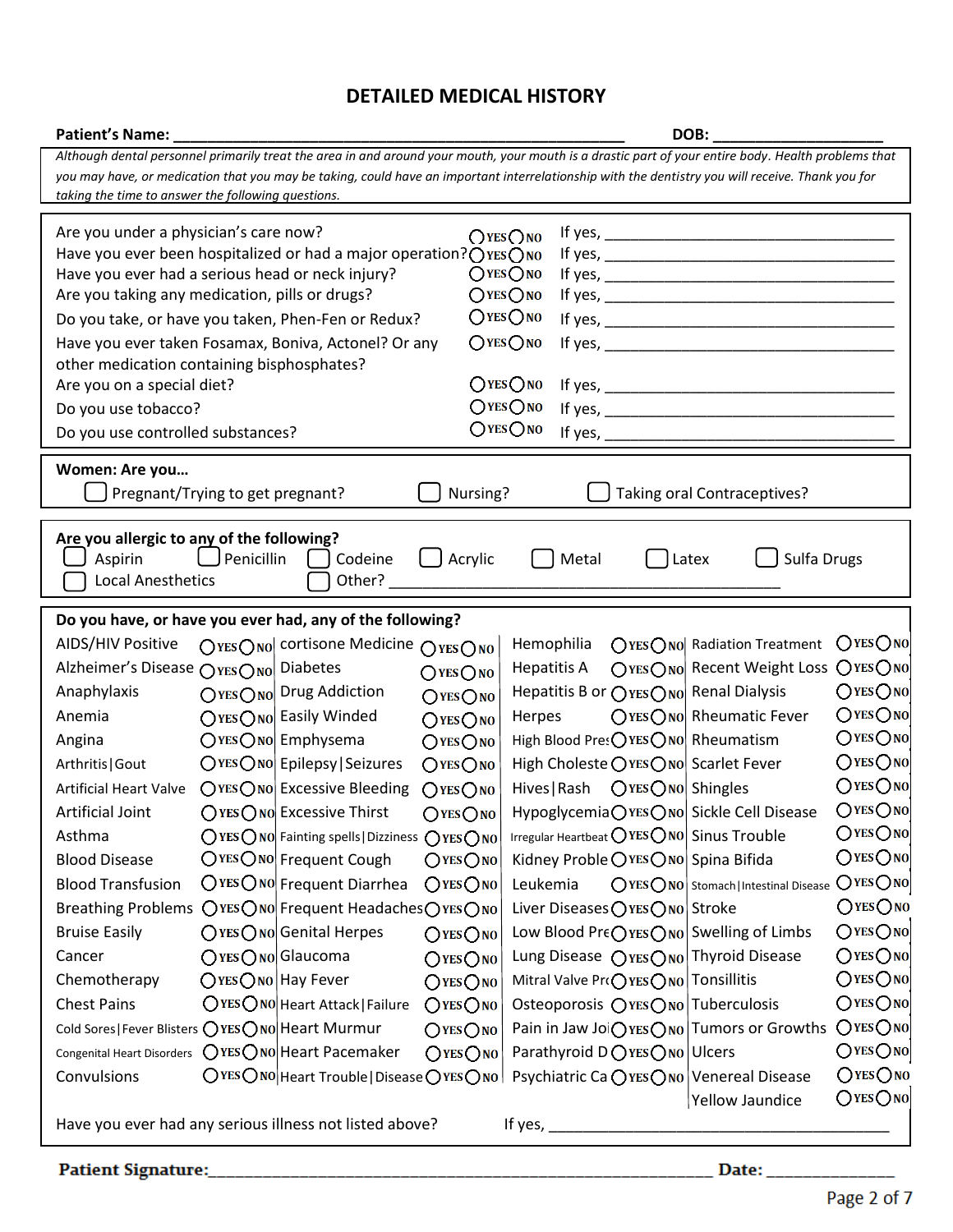# **GETTING TO KNOW YOUR DENTAL HISTORY...**

|                                                                                                                                                                                                                                        | DOB: _________                                       |  |  |
|----------------------------------------------------------------------------------------------------------------------------------------------------------------------------------------------------------------------------------------|------------------------------------------------------|--|--|
| Nickname:                                                                                                                                                                                                                              | How long have you been a patient? __________ mos/yrs |  |  |
| How would you rate the condition of your mouth? $\Box$ Excellent                                                                                                                                                                       | Good<br>Fair<br>Poor                                 |  |  |
| $\lceil$ 3mo. $\lceil$ 4mo. $\lceil$<br>$\lceil 6 \text{mo.} \rceil$ 2mo. $\lceil \cdot \rceil$ Not routinely $\lceil \cdot \rceil$ As needed<br>I routinely see my dentist/hygienists every:                                          |                                                      |  |  |
| Date of most recent treatment (other than a cleaning): ____/ _____/ ______                                                                                                                                                             |                                                      |  |  |
|                                                                                                                                                                                                                                        |                                                      |  |  |
|                                                                                                                                                                                                                                        |                                                      |  |  |
| PLEASE ANSWER YES OR NO TO THE FOLLOWING:                                                                                                                                                                                              | <b>YES</b><br><b>NO</b>                              |  |  |
| <b>PERSONAL HISTORY:</b>                                                                                                                                                                                                               |                                                      |  |  |
| Are you fearful of dental treatment? How fearful, on a scale of 1(least) to 10(most) [166] Are you fear that the state of 1(least) has a set of the state of the state of the state of the state of the state of the state of<br>1.    |                                                      |  |  |
| 2.                                                                                                                                                                                                                                     |                                                      |  |  |
| 3.                                                                                                                                                                                                                                     |                                                      |  |  |
| Have you ever had trouble getting numb or had any reactions to local anesthetics?<br>4.                                                                                                                                                |                                                      |  |  |
| Did you ever have braces, orthodontic treatment or had your bite adjusted, and at what age?<br>5.                                                                                                                                      |                                                      |  |  |
| Have you had any teeth removed, missing teeth that never developed or lost teeth due to injury or facial trauma?<br>6.                                                                                                                 |                                                      |  |  |
| <b>GUM AND BONE:</b>                                                                                                                                                                                                                   |                                                      |  |  |
| 1.                                                                                                                                                                                                                                     |                                                      |  |  |
| Have you ever been treated for gum disease or been told you have lost bone around your teeth?<br>2.                                                                                                                                    |                                                      |  |  |
| 3.                                                                                                                                                                                                                                     |                                                      |  |  |
| 4.                                                                                                                                                                                                                                     |                                                      |  |  |
| 5.                                                                                                                                                                                                                                     |                                                      |  |  |
| Have you ever had any teeth become loose on their own (without an injury), or do you have difficulty eating an apple?<br>6.                                                                                                            |                                                      |  |  |
| Have you experienced a burning or painful sensation in your mouth not related to your teeth?<br>7.                                                                                                                                     |                                                      |  |  |
| <b>TOOTH STRUCTURE:</b>                                                                                                                                                                                                                |                                                      |  |  |
| Have you had any cavities within the past 3 years? _____________________________<br>1.                                                                                                                                                 |                                                      |  |  |
| Does the amount of salvia in your mouth seem too little or do you have difficulty swallowing any food?<br>2.                                                                                                                           |                                                      |  |  |
| 3.                                                                                                                                                                                                                                     |                                                      |  |  |
| Are any teeth sensitive to hot, cold, biting, sweets, or do you avoid brushing any part of your mouth?<br>4.                                                                                                                           |                                                      |  |  |
| Do you have any grooves or notches on your teeth near the gum line?<br>The same streaments are all the streaments of the strength of the streaments of the streaments of the strength of the streaments of the streaments of the<br>5. |                                                      |  |  |
| Have you ever broken teeth, chipped teeth, or had a toothache or cracked filling? ____________________________<br>6.                                                                                                                   |                                                      |  |  |
| 7.                                                                                                                                                                                                                                     |                                                      |  |  |
| <b>BITE AND JAW JOINT:</b>                                                                                                                                                                                                             | $\cup$ $\cup$ $\cup$                                 |  |  |
| Do you have problems with your jaw joint? (pain, sounds, limited opening, locking, popping)<br>1.                                                                                                                                      |                                                      |  |  |
| Do you feel like your lower jaw is being pushed back when you try to bite your back teeth together?<br>2.                                                                                                                              |                                                      |  |  |
| Do you avoid or have difficulty chewing gum, carrots, nuts, bagels, baguettes, protein bars, or other hard, dry food?<br>3.                                                                                                            |                                                      |  |  |
| In the past 5 years, have your teeth changed? (become shorter, thinner, or worn) or has your bite changed?<br>4.                                                                                                                       |                                                      |  |  |
| 5.                                                                                                                                                                                                                                     |                                                      |  |  |
| 6.                                                                                                                                                                                                                                     |                                                      |  |  |
| Do you have trouble finding your bite, or need to squeeze, tap your teeth together, or shift your jaw to make teeth fit?<br>7.                                                                                                         |                                                      |  |  |
| Do you place your tongue between your teeth or close your teeth against your tongue? ________________________<br>8.                                                                                                                    |                                                      |  |  |
| Do you chew ice, bite your nails, use your teeth to hold objects, or have any other oral habits? ________________<br>9.                                                                                                                |                                                      |  |  |
| 10. Do you clench or grind your teeth together in the daytime or make them sore? _____________________________                                                                                                                         |                                                      |  |  |
| 11. Do you have problems with sleep? Wake up with a headache or an awareness of your teeth? (i.e. grinding) _______                                                                                                                    |                                                      |  |  |
|                                                                                                                                                                                                                                        |                                                      |  |  |
| <b>SMILE CHARACTERISTICS:</b>                                                                                                                                                                                                          |                                                      |  |  |
| Is there anything about the appearance of your teeth that you would like to change (shape, color, size)?<br>1.                                                                                                                         |                                                      |  |  |
| 2.                                                                                                                                                                                                                                     |                                                      |  |  |
| Have you felt uncomfortable or self-conscious about the appearance of your teeth? ____________________________<br>3.                                                                                                                   |                                                      |  |  |
| 4.                                                                                                                                                                                                                                     |                                                      |  |  |
|                                                                                                                                                                                                                                        | Date: <b>Date</b>                                    |  |  |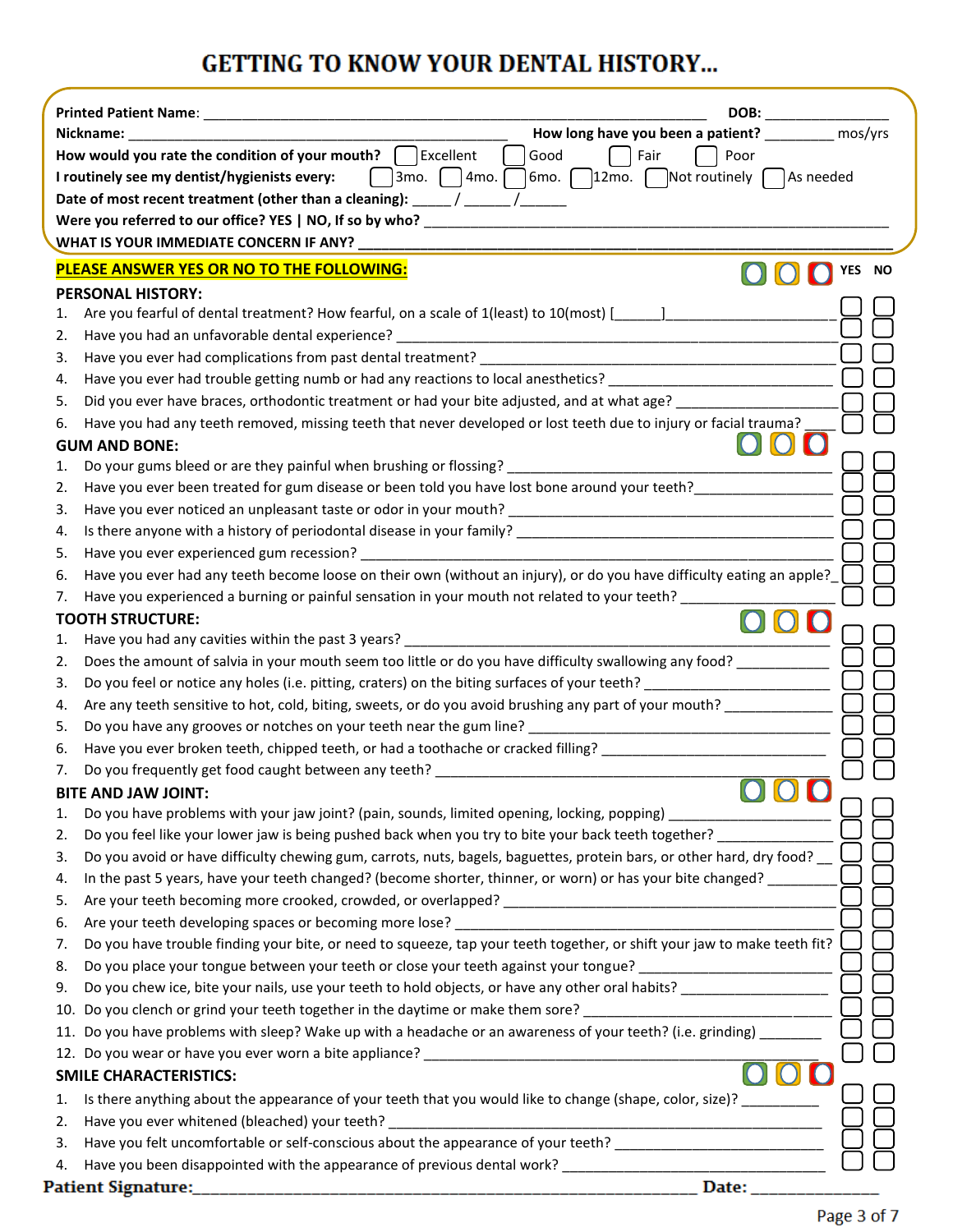# **PATIENT ACKNOWLEDGEMENT OF RECEIPT OF NOTICE OF PRIVACY PRACTICES**

D

e

D

I, the contract of the contract of the contract of the contract of the contract of the contract of the contract of the contract of the contract of the contract of the contract of the contract of the contract of the contrac

reviewed and received a copy of this office's Notice of Privacy Practices, which you may request at the front desk, explaining:

How this office will use and disclose my protected health information.

(please print first and last name)

- My privacy rights with regard to my protected health information.
- This office's obligations concerning the use and disclosure of my protected health information.

## Please check all that apply

I understand that the Notice of Privacy Practices may be revised from time to time and that I am entitled to receive a copy of any revised Notice of Privacy Practices upon requests.

I also understand that if I have any questions or concerns, I may contact:

#### **DENTAL STUDIO ASSOCIATES, LLC** : t **302 SUFFIELD STREET,**  \_ **AGAWAM, MA. O1001** \_ **413-786-0085** \_ .<br>., :

You may also contact the Secretary of the U.S. Department of Health and Human Services with any concerns regarding \_ \_ our privacy and security policies and procedures. Please contact our office for information on how to contact the U.S. \_ \_ Department of Health and Human Services. \_ \_

| <b>Patient Full Name:</b>                                                                                                                                                                                                                                                                         | Date: ________  |
|---------------------------------------------------------------------------------------------------------------------------------------------------------------------------------------------------------------------------------------------------------------------------------------------------|-----------------|
| (please print full name)                                                                                                                                                                                                                                                                          |                 |
|                                                                                                                                                                                                                                                                                                   | Date: _________ |
| If Pt cannot sign, what is your relationship to patient: Name of the cannot sign, what is your relationship to                                                                                                                                                                                    |                 |
| FOR OFFICE USE ONLY                                                                                                                                                                                                                                                                               |                 |
| We made good-faith effort to obtain an acknowledgment of ________________________________'s, receipt of our Notice of Privacy Practices. In<br>spite of these efforts, our office has been unable to obtain a signed acknowledgment for receipt for the following reasons (check all that apply): |                 |
| Patient refused to sign (date of refusal) _______________________.                                                                                                                                                                                                                                |                 |
| Communications barriers prohibited obtaining an acknowledgment.                                                                                                                                                                                                                                   |                 |
| An emergency situation prevented us from obtaining an acknowledgment.                                                                                                                                                                                                                             |                 |
|                                                                                                                                                                                                                                                                                                   |                 |
| Attempt was made by: the contract of the contract of the contract of the contract of the contract of the contract of the contract of the contract of the contract of the contract of the contract of the contract of the contr                                                                    | Date: /         |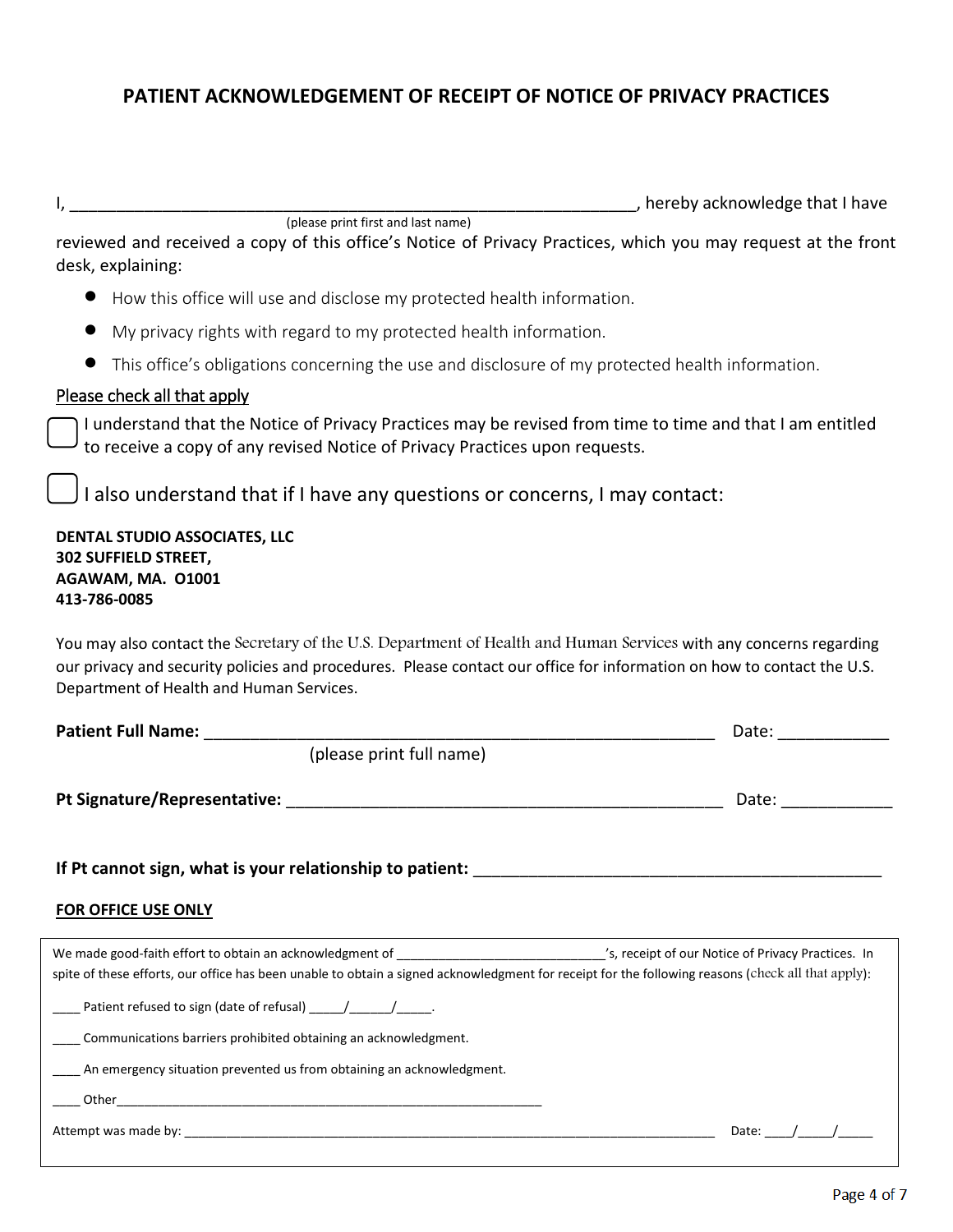# **PATIENT CONSENT & AUTHORIZATION FOR RELEASE OF PROTECTED HEALTH INFORMATION (HIPAA)**

### **PATIENT INFORMATION---**

| Patient Name:                                                                                                                           |        |           | DOB:                                                                                                                                                                                                                           |
|-----------------------------------------------------------------------------------------------------------------------------------------|--------|-----------|--------------------------------------------------------------------------------------------------------------------------------------------------------------------------------------------------------------------------------|
| Address:                                                                                                                                |        |           |                                                                                                                                                                                                                                |
|                                                                                                                                         | State: | Zip Code: | Phone #: the state of the state of the state of the state of the state of the state of the state of the state of the state of the state of the state of the state of the state of the state of the state of the state of the s |
| E-mail Address:<br><u> 1980 - Jan Barbarat, martin da shekara 1980 - An tsa a tsa a tsa a tsa a tsa a tsa a tsa a tsa a tsa a tsa a</u> |        |           |                                                                                                                                                                                                                                |

I, The contract the release, use or disclosure of my health in the release, use or disclosure of my health information to **Dental Studio Associates, LLC**. This authorization pertains to the follow type of medical/dental information about me: **DENTAL**

I understand that, per my request, this authorization will permit the named parties listed below to use or disclose the identified health information for purposes beyond treatment, payment or healthcare operations as provided by the Health Insurance Portability and Accountability Act of 1996 (HIPPA).

I understand that I may revoke this authorization or change it at any time by providing a written notice to:

# **Dental Studio Associates, LLC**

## **302 Suffield Street, Agawam, MA 01001**

#### **(413)786-0085**

Unless I request in writing otherwise, I understand that this authorization will not expire.

I understand that the information used or disclosed pursuant to this authorization may be subject to re disclosure by the named recipient and may no longer be protected by HIPPA's privacy rule after the authorized disclosure.

#### **The names listed below may be able to, but not limited to:**

- call on my behalf
- make appointments on my behalf
- pay on my account
- Request printouts of receipts or account balances.
- Request my records
- Request information regarding continuing care.

I hereby authorize **Dental Studio Associates, LLC** to release the above described information to:

| <b>Patient Signature:</b> | Date: |  |
|---------------------------|-------|--|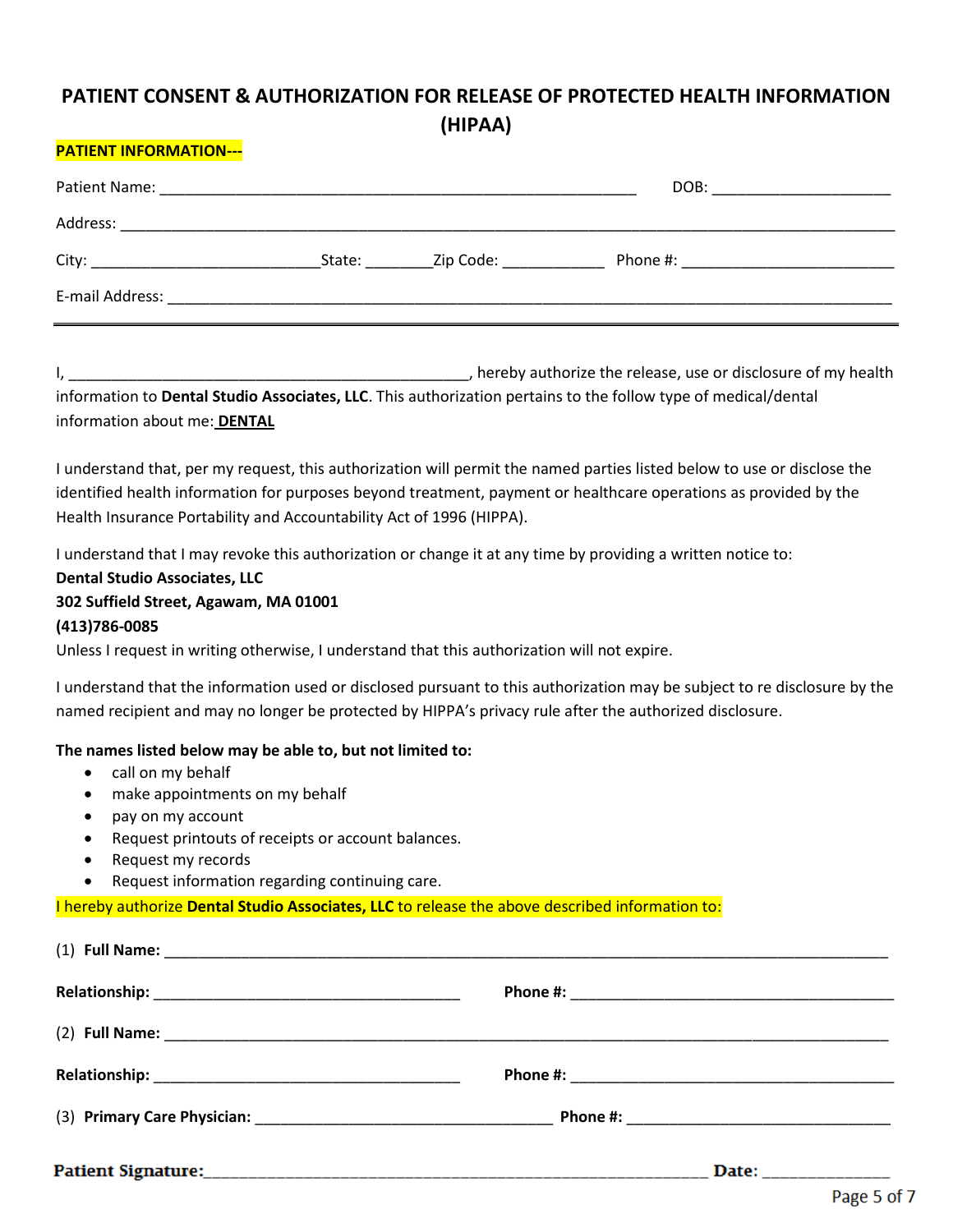# **Courtesy 48 Hour Cancellation & Rescheduling Policy**

Your appointments are very important to us. They are reserved especially for you. We understand that sometimes schedule adjustments are necessary. Therefore, we respectfully request at least a 48 business hour notice for any and all cancellations or rescheduling of appointments.

Please understand that when you forget, cancel, or change your appointment without giving enough notice, we miss the opportunity to fill that appointment time, and patients on our wait list miss the opportunity to receive treatment.

### **Any appointment missed, cancelled, or changed without a 48 hour notice will result in a fee.**

As a courtesy, your appointments are confirmed electronically the week and day before your scheduled appointment by email and/or text message from our online appointment scheduling software because we know how easy it is to forget an appointment you booked months ago. From this confirmation email, text or voice call, you have the option of the following with no charge:

- Confirm your appointment from the link provided in the email or text.
- Cancel your appointment via text or email.
- Respond back by email or text with any changes or issues.
- Call our office number which is provided in the email and text.
- **TEXT US regarding your appointment.**

Please understand that it is your responsibility to remember your appointment dates and times in order to prevent any missed appointments which result in a cancellation fee. Not receiving an electronic notification of your appointments from us the day before is not sufficient reason to miss an appointment if the original confirmation notification was received timely. A link to automatically upload the appointment to your calendar is provided on every electronic confirmation.

Any late arrival will shorten your appointment time and will not be made up by running into the next patient's scheduled appointment. One of our staff will call any patients 10 minutes past the hour of the scheduled appointment to verify the appointment status. One of our staff members will also call you, the patient, 10 minutes before his or her appointment If your provider is running behind as well and your appointment will be adjusted accordingly or rescheduled if desired with no fee.

It is mutually understood that if a cancellation is due to circumstances beyond any of our control, such as power outage, unfortunate incidence, staff member emergency or weather that requires you or us to have to cancel or be closed during regular business hours, we will reschedule your existing appointment and no discount or charges will apply.

Dental Studio Associates, LLC reserves the right to modify a scheduled appointment to a different provider during the same allotment if circumstances arises without prior approval of the patient.

The 48 hour cancellation policy gives us time to inform our wait list patients of any availability, as well as keeping our staff schedules filled, thus better serving everyone. Dental Studio Associates, LLC policies are presented and provided in the best quality and tradition of excellent service for our established and future patients. Thank you for viewing, reading and supporting our 48 hour cancellation and rescheduling policy criteria!

#### **I HAVE READ AND AGREE TO ALL TERMS AND CONDITIONS:**

**Patient Name (please print): \_\_\_\_\_\_\_\_\_\_\_\_\_\_\_\_\_\_\_\_\_\_\_\_\_\_\_\_\_\_\_\_\_\_\_\_\_\_\_\_\_\_\_\_\_\_\_\_\_\_\_\_\_**

Signature of Patient/Guardian: *Date:* **Date: Date: Date: Date: Date: Date: Date: Date: Date: Date: Date: Date: Date: Date: Date: Date: Date: Date: Date: Date: Date: Date: Date**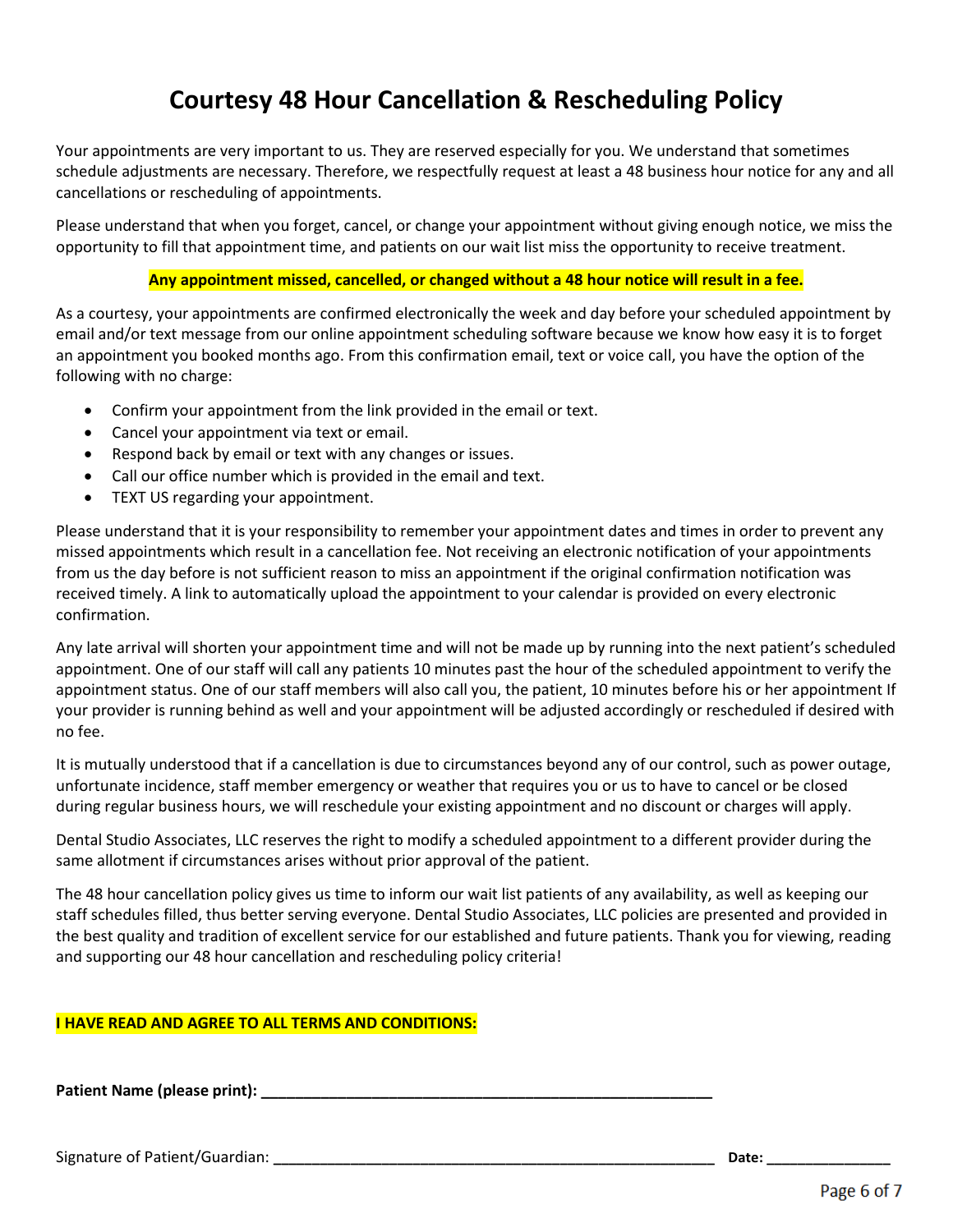# **OFFICE FINANCIAL POLICY [UPDATED 2019]**

Thank you for choosing **Dental Studio Associates, LLC**. Our primary mission is to deliver the best and most comprehensive dental care available. An important part of the mission is making the cost of optimal care as easy and manageable for our patients as possible. We can do this by offering different payment options.

## **PAYMENT OPTIONS: [you can choose from the following]**

**Cash or Check:** When treatment is paid in full at the completion of services, we extend a discount courtesy to our patients with no dental insurance.

**Credit Card:** We accept VISA, MasterCard, or Discover.

**CareCredit:** (this is a NO INTREST payment plan): Benefits to this payment option can be as follows:

- \* Allows you to pay over time with **NO INTEREST**.
- \* Convenient, low monthly payment plans are available.
- \* No annual fees or pre-payment penalties

## **PAYMENT TERMS:**

Dental Studio Associates, LLC required payment prior to the completion of your treatment. If you choose to discontinue care before treatment is complete, your refund will be determined upon review of your case. For plans requiring more than 2 appointments, alternative payment arrangements may be provided. For patients with dental insurance, we are happy to work with you and your carrier to help you maximize your benefits. As a courtesy we will also submit all claims directly to your carrier for treatment provided.

### **NOTE: All copays are due at the completion or time of service.**

We do our best with pre-treatment insurance estimates for you to be aware what your estimated patient portion will be. Please be aware that insurance at ANY time can still deny or pay less than the estimated portion told to us. Any balance after insurance pays is ultimately yours, the patients, responsibility.

**PLEASE REMEMBER:** Insurance is considered a method of reimbursing the patient for fees paid to the doctor and not a substitute for payment. Some companies pay fixed allowances for certain procedures and others pay a percentage of the charge. It is patient responsibility to pay any deductible, co-insurance or any other balance not paid by their dental insurance. The patient/responsible party agrees to pay a 1.5% interest charge per month on all cost of collection to include attorney fees on all amounts due to accounts more than 90 days from the date of service and when all open insurance claims have been closed. To the extent necessary to assign all dental benefits to which I am entitled, including private insurance and other health plans to: Dental Studio Associates, LLC. Assignment will remain in effect until revoked by me in writing. A photocopy of this agreement is to be considered as vaild as the original, I understand that I am financially responsible for all charges whether or not paid by said dental insurance. I understand that if payments are not to be made and my account is more than 90 days delinquent after all dental claims have been closed, I give permission to Dental Studio Associates, LLC to turn my account over to any outside source for collection efforts. I understand that all dental procedures performed by the doctor are necessary and I waive any defense to the contrary.

**I have read and agree to all terms and conditions:**

Patient Name (please print):

Signature of Patient/Guardian: **\_\_\_\_\_\_\_\_\_\_\_\_\_\_\_\_\_\_\_\_\_\_\_\_\_\_\_\_\_\_\_\_\_\_\_\_\_\_\_\_\_\_\_\_\_\_\_\_\_\_\_\_\_\_\_\_\_ Date: \_\_\_\_\_\_\_\_\_\_\_\_\_\_\_\_**